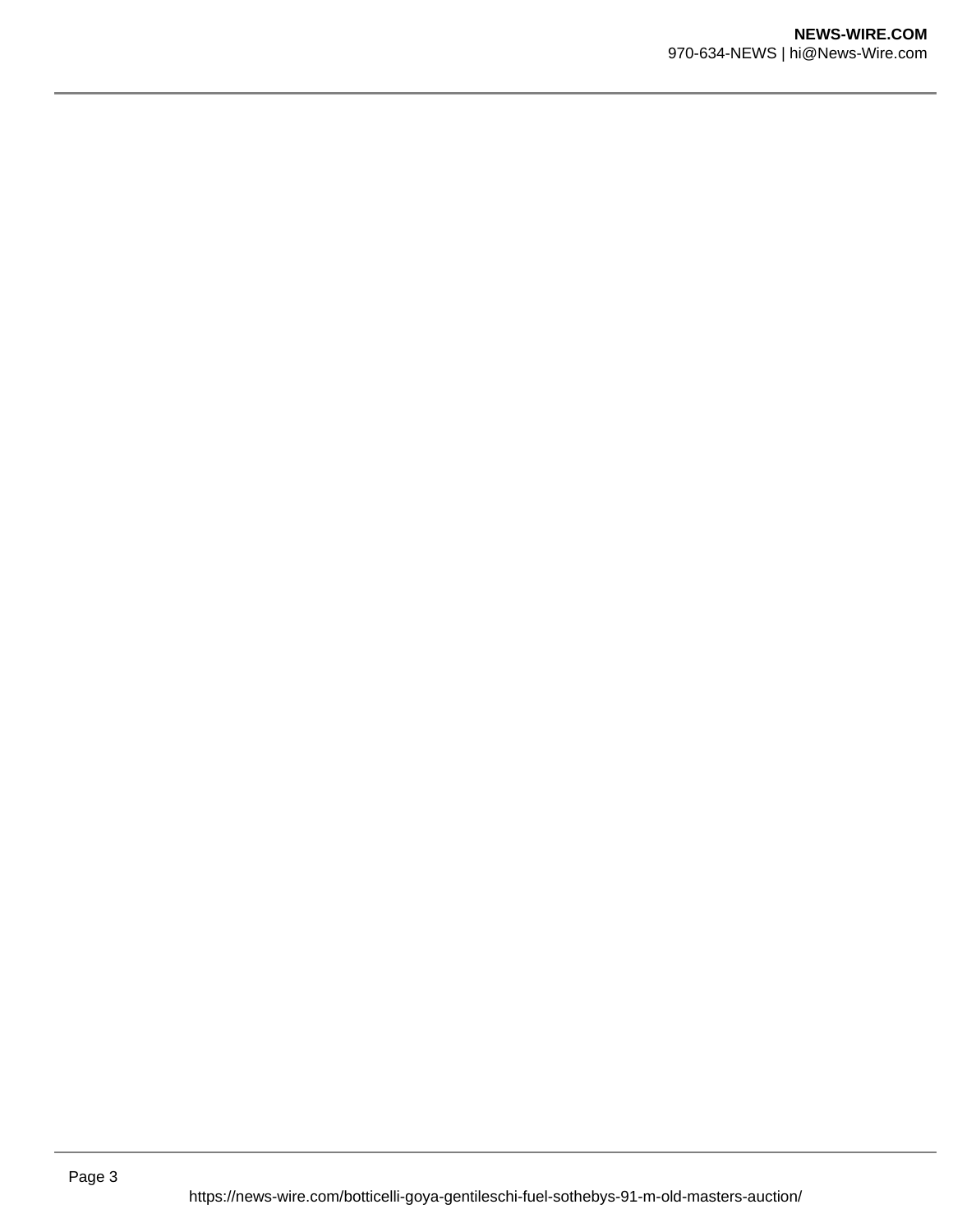## Sotheby's New York Old Masters sale, January 27, 2022. Julian Cassady Photography

The leading great deal of the sale was a picture of a thorn-crowned Christ by Sandro Botticelli. Dating from ca. 1500, Man of Sorrows was backed by an irreversible quote and cost \$454 million (with costs). It had actually hammered at \$393 million, simply listed below its expectation of \$40 million, and went to a purchaser on the phone with Sotheby's New York Old Masters professional Elizabeth Lobkowicz. Her customer vanquished another figured out bidder on the phone with another professional, Christopher Apostle, to win the work. Almost 60 years earlier, Man of Sorrows cost auction for ?10,000, where the seller, a confidential American, bought it.

Rewinding a couple of centuries, a life-sized ancient Egyptian limestone, dating from the late 5th dynasty (ca. 2440 B.C.E.), cost \$9.9 million to a bidder on the phone with Sotheby's antiquities expert Alexandra Olsman, who thrived over 2 other bidders, who were on the phone with Sotheby's chairman Brooke Lampley and New York modern art expert Ashkan Baghestani. The artifact cost 3 times its \$3 million price quote.

Another big-ticket product that concerned the sale with an irreversible quote was Flemish painter Peter van Mol's Diogenes with his lantern searching for a sincere male(1969), an extremely comprehensive making of 5 figures gathered together under remarkable lighting. It had actually when been owned by mega-collector Baron Rothschild and was offered in today sale by Swiss financier and banking beneficiary Jacqui E. Safra. It chose \$5.8 million, more than double its \$2 million quote, setting a brand-new record for the artist.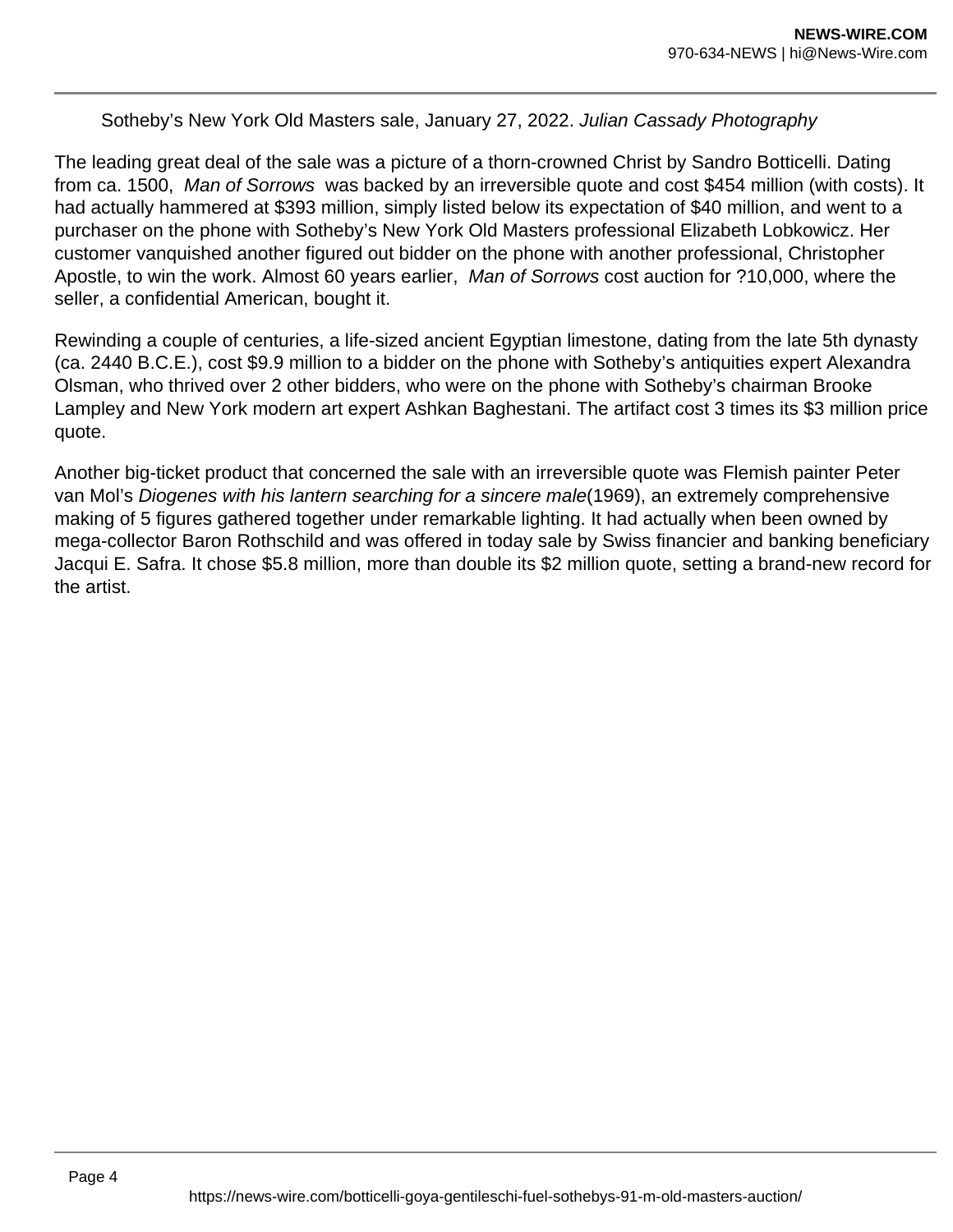Artemisia Gentileschi, Portrait of a seated woman, three-quarter length, in a fancy and goldembroidered outfit, perhaps Caterina Savelli, Principessa di Albano, ca. 1620.

Safra likewise parted with other rarities that had actually long remained in his collection throughout this sale. 2 ensured works by 17 th-century Italian artist Artemisia Gentileschi that Safra purchased in the 1990 s satisfied their expectations. The very first, Portrait of a seated girl, three-quarter length, in a sophisticated and gold-embroidered outfit, potentially Caterina Savelli, Principessa di Albano (1620) cost \$2.7 million, versus a quote of \$2 million. Another of Gentileschi's, Susanna and the Elders(ca. 1638), a massive scriptural scene in which the lead character Susanna is preyed upon by 2 surrounding senior citizens, cost \$2.1 million, versus a price quote of \$1.8 million. The sale recognized the 2nd and 3rd greatest auction rates for the artist, for whom your home has actually been just recently fielding "substantial need" for, according to Calvine Harvey, an Old Masters expert at your home. A representative for Safra, who is a routine consignor to Sotheby's informed ARTnews prior to the sale that the octogenarian collector felt the 2 paintings ought to remain in a museum, however did not elaborate regarding why the collector had actually put the develop for sale, instead of contributing them to an organization.

It was a set of oil pictures of a Dutch couple painted by Nicolaes Pickenoy that saw among the day's most